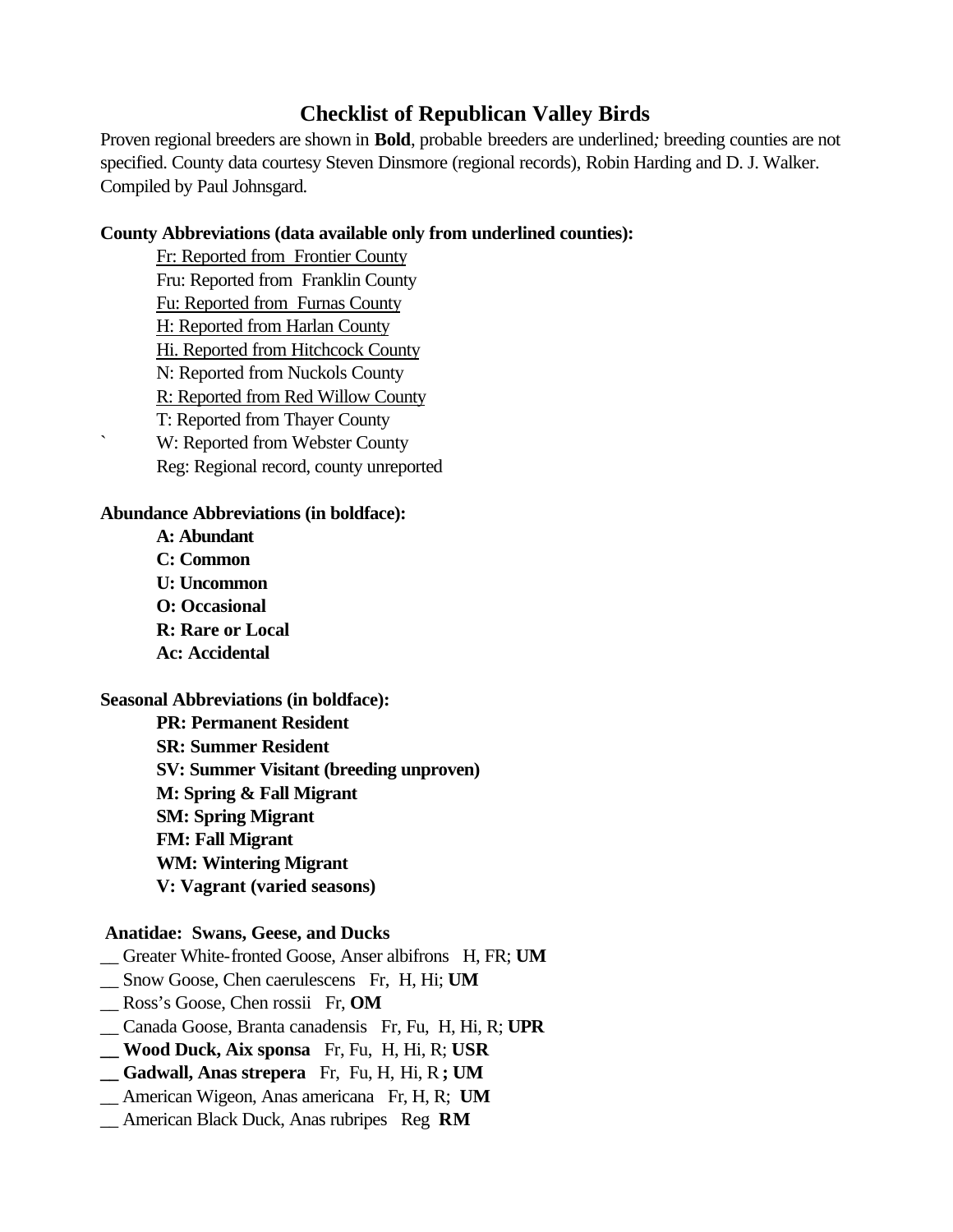- **\_\_ Mallard, Anas platyrhynchos** Fr, Fu, H, Hi, R **; UPR**
- **\_\_ Blue-winged Teal Anas discors** Fr, Fu, H, Hi, R; **USR**
- \_\_ Cinnamon Teal Anas cyanoptera H, Hi; **OSR**
- \_\_ Northern Shoveler, Anas clypeata Fr, H, Hi; **USR**
- **\_\_ Northern Pintail, Anas acuta** H, Hi, R; **USR**
- \_\_ Green-winged Teal Anas crecca Fr, H, R; **OSR**
- \_\_ Canvasback, Aythya valisineria Fr ,H, **UM**
- \_\_ Redhead, Aythya americana Fr ,H, Hi, R; **UM**
- \_\_ Ring-necked Duck, Aythya collaris Fr, H, **UM**
- \_\_ Greater Scaup, Aythya marila H, R; **RM**
- \_\_ Lesser Scaup, Aythya affinis H, R; **UM**
- \_\_ Long-tailed Duck, Clangula hyemalis Reg; **RM**
- \_\_ Bufflehead, Bucephala albeola H, Hi; Fr; **UM**
- \_\_ Common Goldeneye, Bucephala clangula H, Hi; Fr; **UM**
- \_\_ Hooded Merganser, Lophodytes cucullatus H, R; **OM**
- \_\_ Red-breasted Merganser, Mergus serrator Reg; **OM**
- \_\_ Common Merganser, Mergus merganser Fr, H, **UM**
- \_\_ Ruddy Duck, Oxyura jamaicensis Fr, H, **UM**
- **Phasianidae: Partridges, Grouse, etc**
- **\_\_ Ring-necked Pheasant, Phasianus colchicus** Fu, Fr, H, R; **UPR**
- **\_\_ Greater Prairie-Chicken, Tympanuchus cupido** H, Fr, Hi, R; **UPR**
- \_\_ Wild Turkey, Meleagris gallopavo Fu, Fr, H, R; **CPR**
- **Odontophoridae: New World Quail**
- **\_\_ Northern Bobwhite, Colinus virginianus** Hi, R; **UPR**
- **Gaviidae: Loons**
- \_\_ Pacific Loon, Gavia pacifica Reg; **RM**
- \_\_ Common Loon, Gavia immer H; **RM**

#### **Podicipedidae: Grebes**

- \_\_ Pied-billed Grebe, Podilymbus podiceps H, Fr, R; **USR**
- \_\_ Horned Grebe, Podiceps auritus Reg **OM**
- \_\_ Eared Grebe, Podiceps nigricollis Fr, **RM**
- \_\_ Western Grebe, Aechmophorus occidentalis Fr, Hi, **UM**
- \_\_ Clark's Grebe, Aechmophorus clarkii Fr, **RM**

#### **Pelecanidae: Pelicans**

\_\_ American White Pelican, Pelecanus erythrorhynchos Fr, H, Hi, **UM**

#### **Phalacrocoracidae: Cormorants**

- \_\_ Double-crested Cormorant, Phalacrocorax auritus Fr, H**, USR**
- **Ardeidae: Bitterns and Herons**
- **\_\_ Great Blue Heron, Ardea herodias** Fr, Fu, H, Hi, R; **UPR**
- \_\_ Great Egret, Ardea alba H**, SV**
- \_\_ Snowy Egret, Egretta thula H, **SV**
- \_\_ Little Blue Heron, Egretta caerulea H, **SV**
- \_\_ Tricolored Heron, Egretta tricolor Reg; **OM**
- \_\_ Cattle Egret, Bubulcus ibis Reg; **OM**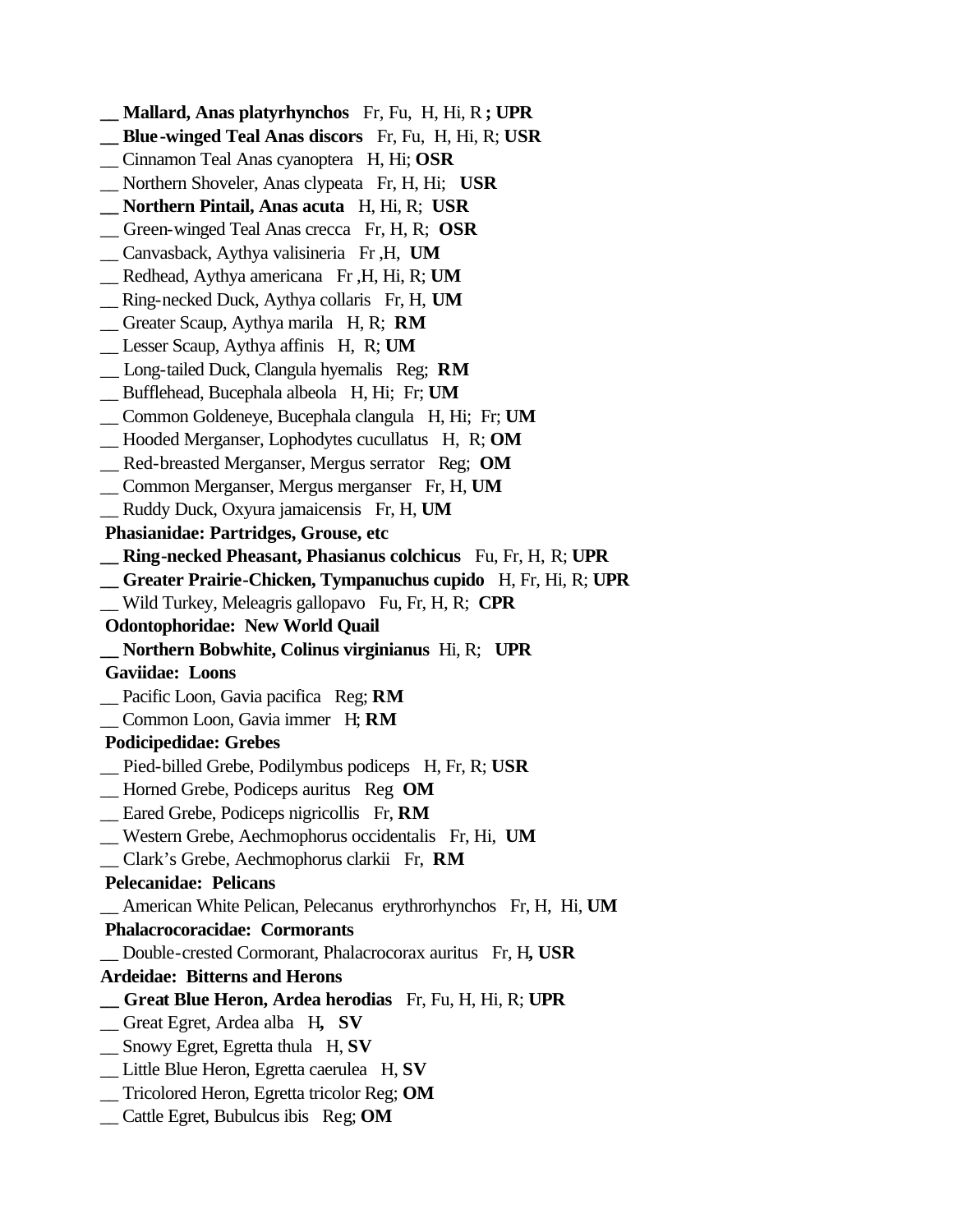*\_\_* Green Heron, Butorides virescens Fr, Fu, H, R; **USR** \_\_ Black-crowned Night-Heron, Nycticorax nycticorax Reg; **OM** \_\_ Yellow-crowned Night-Heron, Nyctanassa violacea Reg; **OM Threskiornithidae: Ibises, Spoonbills** \_\_ White-faced Ibis, Plegadis chihi H, Hi; **UM Cathartidae: American Vultures \_\_ Turkey Vulture, Cathartes aura** Fr, Fu, H, Hi, R; **SR Accipitridae: Kites, Hawks, Eagles** \_\_ Osprey, Pandion haliaetus Fr, H, **UM** \_\_ Bald Eagle, Haliaeetus leucocephalus Fr , H, Hi; **UWM \_\_ Northern Harrier, Circus cyaneus** Fu, Fr, H, Hi, R; **UPR** \_\_ Sharp-shinned Hawk, Accipiter striatus Fu, Fr, H, Hi; **RWM \_\_ Cooper's Hawk, Accipiter cooperii** Fu, Fr, H, R; **RPR** \_\_ Broad-winged Hawk, Buteo platypterus H, **RM \_\_ Swainson's Hawk, Buteo swainsoni** Fu, Fr; Hi, R; **USR \_\_ Red-tailed Hawk, Buteo jamaicensis** Fu, Fr, H, R; **CPR \_\_ Ferruginous Hawk, Buteo regalis** H**,** R; **RM** \_\_ Rough-legged Hawk, Buteo lagopus H, Fr, Hi; **UWM** \_\_ Golden Eagle, Aquila chrysaetos H, **RM Falconidae: Falcons \_\_ American Kestrel, Falco sparverius** Fu, Fr, H, Hi, R; **UPR** \_\_ Merlin, Falco columbarius Fu, H, **RWM** \_\_ Prairie Falcon, Falco mexicanus H**,** Hi, R; **RWM** \_\_ Peregrine Falcon, Falco peregrinus H, **RM Rallidae: Rails, Gallinules, Coots** \_\_ Sora, Porzana carolina Reg **UM \_\_ American Coot, Fulica americana** Fr, Hi; **UM Gruidae: Cranes** \_\_ Sandhill Crane, Grus canadensis Fr, H, R; **CM Charadriidae:** \_\_ Black-bellied Plover, Pluvialis squatarola H, **RM** \_\_ American Golden-Plover, Pluvialis dominica Reg; **RM** \_\_ Snowy Plover, Charadrius alexandrinus Reg; **OM** \_\_ Semipalmated Plover, Charadrius semipalmatus H; **RM** \_\_ Piping Plover, Charadrius melodus Reg; **UM \_\_ Killdeer, Charadrius vociferus** Fu, Fr, H, R; **CSR Recurvirostridae: Stilts and Avocets** \_\_ American Avocet, Recurvirostra americana Fr, Hi; H, **UM Scolopacidae: Sandpipers, Phalaropes** \_\_ Greater Yellowlegs, Tringa melanoleuca H, Hi; **UM** \_\_ Lesser Yellowlegs, Tringa flavipes H, R; **UM** \_\_ Solitary Sandpiper, Tringa solitaria Fr, H, R; **UM** \_\_ Spotted Sandpiper, Actitis macularia Fr, H, **USR \_\_ Upland Sandpiper, Bartramia longicauda** Fr, **USR**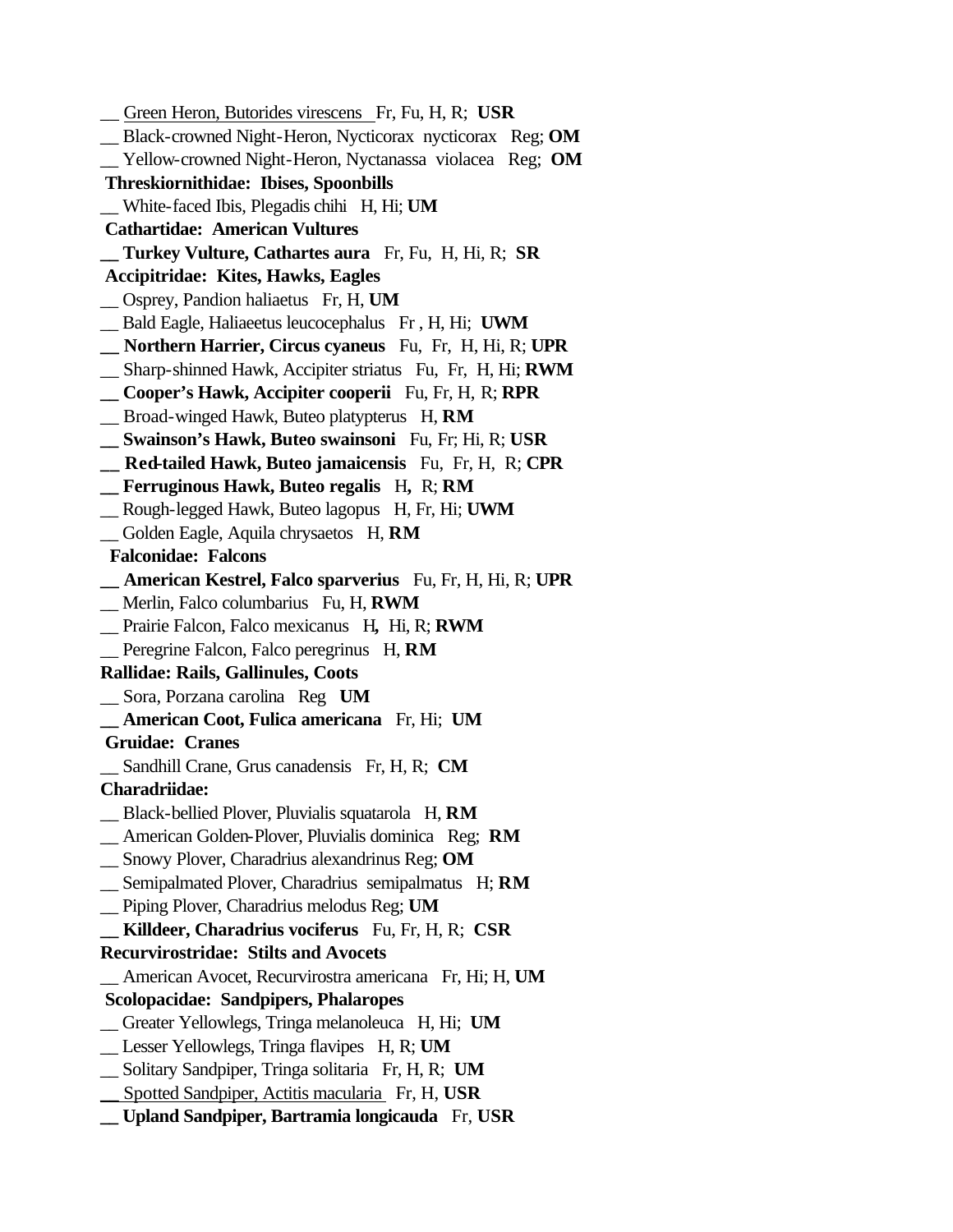- \_\_ Whimbrel, Numenius phaeopus Reg; **OM**
- \_\_ Long-billed Curlew, Numenius americanus Hi, Reg; **OM**
- \_\_ Marbled Godwit, Limosa fedoa Reg; **RM**
- \_\_ Ruddy Turnstone, Arenaria interpres Reg; **RM**
- \_\_ Sanderling, Calidris alba Reg; **RM**
- \_\_ Semipalmated Sandpiper, Calidris pusilla Fr., **UM**
- \_\_ Least Sandpiper, Calidris minutilla H, **UM**
- \_\_ White-rumped Sandpiper, Calidris fuscicollis Fr., **UM**
- \_\_ Baird's Sandpiper, Calidris bairdii Fr, H, **UM**
- \_\_ Pectoral Sandpiper, Calidris melanotos H, **UM**
- \_\_ Stilt Sandpiper, Calidris himantopus H, **UM**
- \_\_ Buff-breasted Sandpiper, Tryngites subruficollis Reg **RM**
- \_\_ Long-billed Dowitcher, Limnodromus scolopaceus H, R; **UM**
- \_\_ Wilson's Snipe, Gallinago delicata Reg **UM**
- \_\_ Wilson's Phalarope, Phalaropus tricolor H, Fr, R; **UM**
- \_\_ Red-necked Phalarope, Phalaropus lobatus Reg **RM**

#### **Laridae: Gulls and Terns**

- \_\_ Franklin's Gull, Larus pipixcan H, **UM**
- \_\_ Bonaparte's Gull, Larus philadelphia H, **OM**
- \_\_ Ring-billed Gull, Larus delawarensis Fr, H, Hi, R; **UPR**
- \_\_ California Gull, Larus californicus Reg
- \_\_ Herring Gull, Larus argentatus H, **M**
- \_\_ Thayer's Gull, Larus thayeri H, **V**
- \_\_ Glaucous Gull, Larus hyperboreus Reg **V**
- \_\_ Sabine's Gull, Xema sabini Reg **RM**
- \_\_ Caspian Tern, Sterna caspia R, Reg **RM**
- \_\_ Forster's Tern, Sterna forsteri Fr, H, Hi; **UM**
- \_\_ Black Tern, Chlidonias niger Fr, H, Hi; **UM**

#### **Columbidae: Pigeons and Doves**

- *\_\_ Rock Pigeon, Columba livia* Fu, Fr, H, Hi, R*;* **UPR**
- \_\_ Eurasian Collared-Dove, Streptopelia decaocto Fu, Fr, Hi, R; **UPR**
- **\_\_ Mourning Dove, Zenaida macroura** Fu, Fr, H, Hi, R; **ASR**
- **Cuculidae: Cuckoos and Anis**
- *\_\_ Black-billed Cuckoo, Coccyzus erythropthalmus* **USR**
- **\_\_ Yellow-billed Cuckoo, Coccyzus americanus** H, **USR**
- **Tytonidae: Barn Owls**
- **\_\_ Barn Owl, Tyto alba Fr; RSR**
- **Strigidae: Typical Owls**
- **\_\_ Eastern Screech-Owl, Otus asio** H, **PR**
- **\_\_ Great Horned Owl, Bubo virginianus** Fu, Fr, H, Hi; **UPR**
- **\_\_ Burrowing Owl, Athene cunicularia** Fr, Hi, R; **USR**
- **Caprimulgidae: Goatsuckers**
- **\_\_ Common Nighthawk, Chordeiles minor** Fu, H, Fr, R; **USR**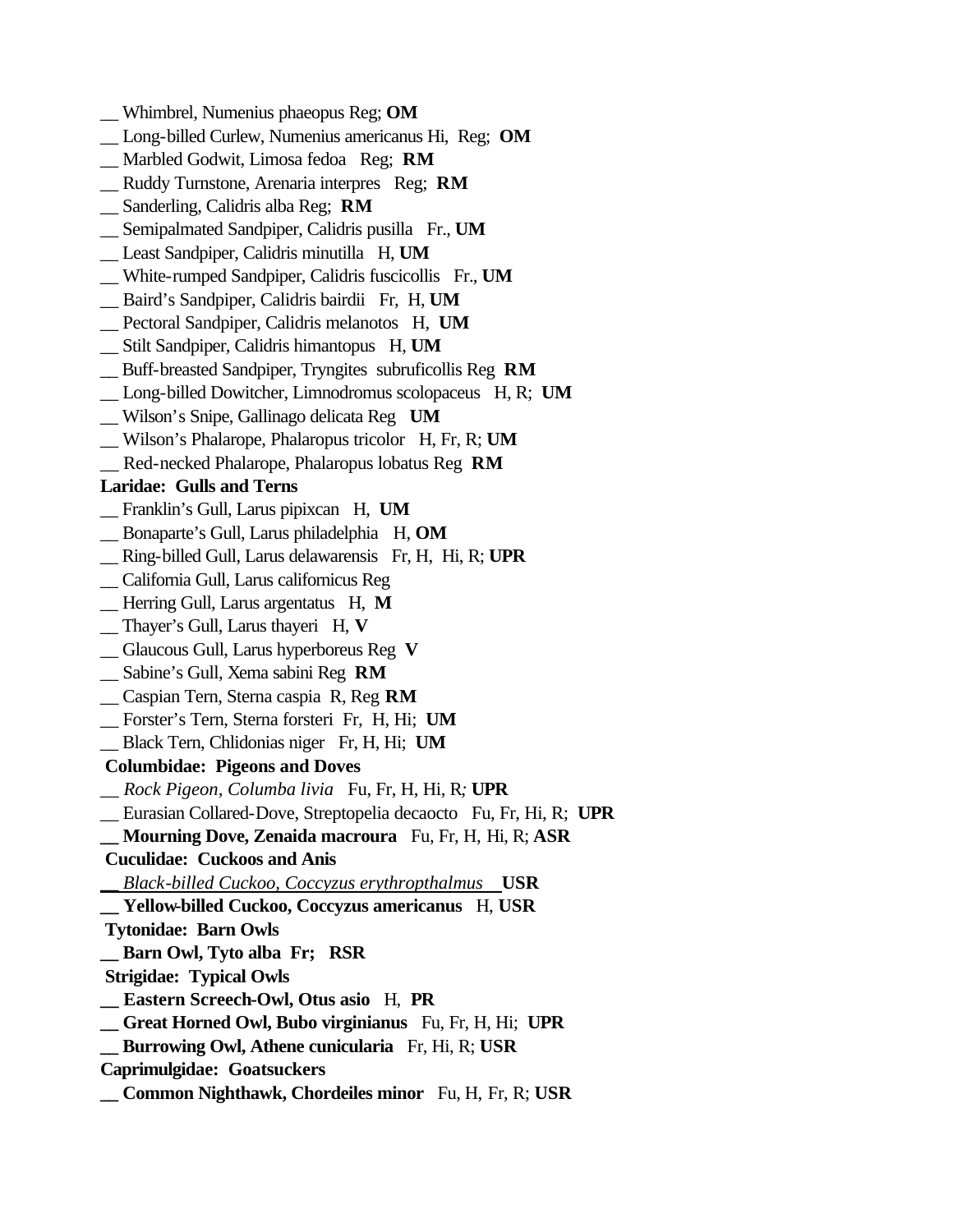**Apodidae: Swifts \_\_ Chimney Swift, Chaetura pelagica** Fu, H, Fr, Hi, R; **USR Alcedinidae: Kingfishers \_\_ Belted Kingfisher, Ceryle alcyon** Fu, Fr, H, Hi, R; **UPR Picidae: Woodpeckers \_\_ Red-headed Woodpecker, Melanerpes erythrocephalus** Fu, Fr, H, Hi, R; **USR** \_\_ Red-bellied Woodpecker, Melanerpes carolinus Fu, Fr, H, Hi, R; **UPR \_\_ Downy Woodpecker, Picoides pubescens** Fu, Fr, H, R; **UPR \_\_ Hairy Woodpecker, Picoides villosus** Fu, Fr, H, R; **UPR \_\_ Northern Flicker, Colaptes auratus** Fr, Fu, H, Hi, R; **CPR Tyrannidae: Tyrant Flycatchers** \_\_ Eastern Wood-Pewee, Contopus virens Fu, H, **SR** \_\_ Least Flycatcher, Empidonax minimus R; Reg; **UM \_\_ Eastern Phoebe, Sayornis phoebe** Fu, Fr, H, Hi, R; **USR \_\_ Say's Phoebe, Sayornis saya** Fu, R; **USR \_\_ Great Crested Flycatcher, Myiarchus crinitus** Fu, Fr, H, Hi, R; **USR \_\_ Western Kingbird, Tyrannus verticalis** Fu, Fr, H, R; **ABR \_\_ Eastern Kingbird, Tyrannus tyrannus** Fu, Fr, H, **R; ABR Laniidae: Shrikes** \_\_ Northern Shrike, Lanius excubitor Fu, Fr, H, **WM \_\_ Loggerhead Shrike, Lanius ludovicianus** Fu, Fr, H, Hi, R; **USR Vireonidae: Vireos \_\_ Bell's Vireo, Vireo bellii** Fr, Fu, H, Hi, R; **USR \_\_ Warbling Vireo, Vireo gilvus** Fu, Fr, H, Hi, R; **USR** \_\_ Red-eyed Vireo, Vireo olivaceus Fu, Fr, **RSR Corvidae: Jays, Magpies, and Crows \_\_ Blue Jay, Cyanocitta cristata** Fu, Fr, H,Hi, R ; **UPR \_\_ Pinyon Jay, Gymnorhinus cyanocephalus RPR \_\_ Black-billed Magpie, Pica pica** Fr, H, **UPR \_\_ American Crow, Corvus brachyrhynchos** Fu, Fr, H, Hi, R; **CPR Alaudidae: Larks \_\_ Horned Lark, Eremophila alpestris** Fu, Fr, H, Hi, R; **CPR Hirundinidae: Swallows \_\_ Purple Martin, Progne subis** Fu, H, Hi, R ; **OSR** \_\_ *Tree Swallow, Tachycineta bicolor* Fr, H, **USR \_\_ N. Rough-winged Swallow, Stelgidopteryx serripennis** Fu, Fr, H, Hi, R; **CSR \_\_ Bank Swallow, Riparia riparia** Fr, H,Hi, R; **CSR Barn Swallow, Hirundo rustica** Fu, Fr, H, R; **CSR \_\_ Cliff Swallow, Petrochelidon pyrrhonota** Fr, Fu, H, Hi, R; **CSR Paridae: Titmice \_\_ Black-capped Chickadee, Poecile atricapillus** Fr, H, R; **UPR Sittidae: Nuthatches** \_\_ Red-breasted Nuthatch, Sitta canadensis Fr, H, **WM \_\_ White-breasted Nuthatch, Sitta carolinensis** Fr, Fu, H, Hi, R; **UPR**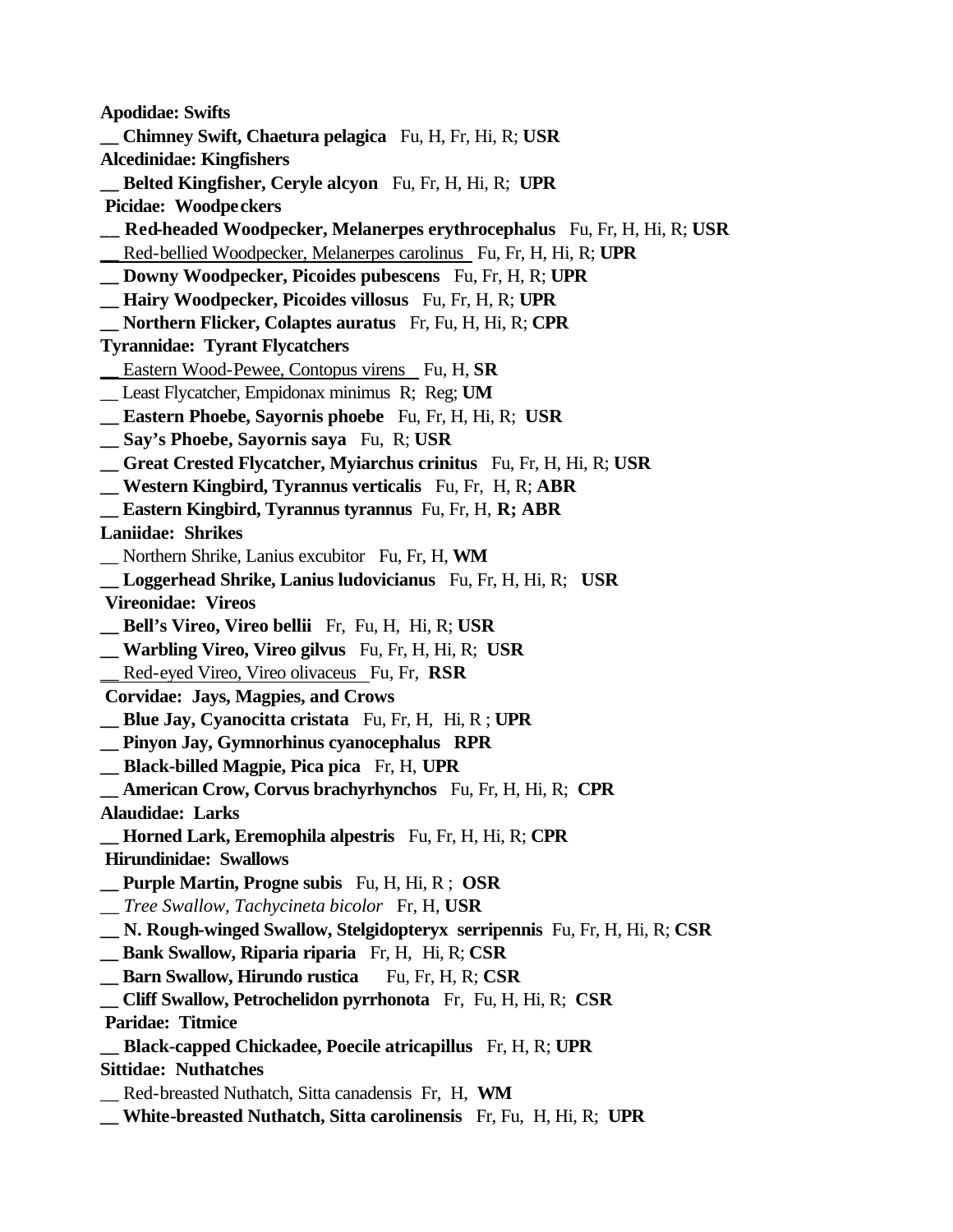**Certhiidae: Creepers** \_\_ Brown Creeper, Certhia americana H, **PR Troglodytidae: Wrens** \_\_ Rock Wren, Salpinctes obsoletus Fr, Hi, R; **USR \_\_ Carolina Wren, Thryothorus ludovicianus** H, **RPR \_\_ House Wren, Troglodytes aedon** F, Fu, H, Fr, Hi, R; **USR** \_\_ Winter Wren, Troglodytes troglodytes Reg; **WM** \_\_ Marsh Wren, Cistothorus palustris H, **SR Regulidae: Kinglets** \_\_ Golden-crowned Kinglet, Regulus satrapa H, **WM** \_\_ Ruby-crowned Kinglet, Regulus calendula H, R; **UM Sylviidae: Gnatcatchers** \_\_ Blue-gray Gnatcatcher, Polioptila caerulea Hi; Reg; **RM Turdidae: Thrushes and Allies \_\_ Eastern Bluebird, Sialia sialis** Fr, Fu, H, R; **CSR** \_\_ Mountain Bluebird, Sialia currucoides Fr, **SR** \_\_ Townsend's Solitaire, Myadestes townsendi H, Hi; **WM \_\_ American Robin, Turdus migratorius** Fr, Fu, H, Hi, R; **CPR Mimidae: Mockingbirds, Thrashers \_\_ Gray Catbird, Dumetella carolinensis** Fr, H, R; **USR \_\_ Northern Mockingbird, Mimus polyglottos** Fu, R; **RSR \_\_ Brown Thrasher, Toxostoma rufum** Fu, Fr, H, Hi, R; **CSR Sturnidae: Starlings \_\_ European Starling, Sturnus vulgaris** Fu, Fr, H R; **UPR Motacillidae: Pipits** American Pipit, Anthus rubescens H, M **Bombycillidae: Waxwings** *\_\_ Cedar Waxwing, Bombycilla cedrorum* Fu, Fr, H, Hi, R;**UPR Parulidae: Wood Warblers** \_\_ Tennessee Warbler, Vermivora peregrina Reg; **UM** \_\_ Orange-crowned Warbler, Vermivora celata Fr, H, Hi; **UM \_\_ Yellow Warbler, Dendroica petechia** Fr, Fu, H, Hi, R; **CSR** \_\_ Yellow-rumped Warbler, Dendroica coronata Fr, H, **CM** \_\_ Palm Warbler, Dendroica palmarum Reg **UM** \_\_ Common Yellowthroat*,* Geothlypis trichas Fu, Fr, H, Hi; **USR** \_\_ Yellow-breasted Chat, Icteria virens Fr, Fu, H, R; **USR Emberizidae: Towhees & Sparrows** Eastern Towhee, Pipilo erythrophthalmus H, **RM \_\_ Spotted Towhee, Pipilo maculatus** Fr, H, Hi, R; **USR** \_\_ American Tree Sparrow, Spizella arborea Fu, Fr, H**,** Hi, R; **CWM** \_\_ Chipping Sparrow, Spizella passerina Fu, Fr, H, Hi; **USR** \_\_ Clay-colored Sparrow, Spizella pallida Fr, H, Hi; **UM \_\_ Field Sparrow, Spizella pusilla** Fr, H, Hi, R; **CSR \_\_ Vesper Sparrow, Pooecetes gramineus** Hi, R; **CSR**